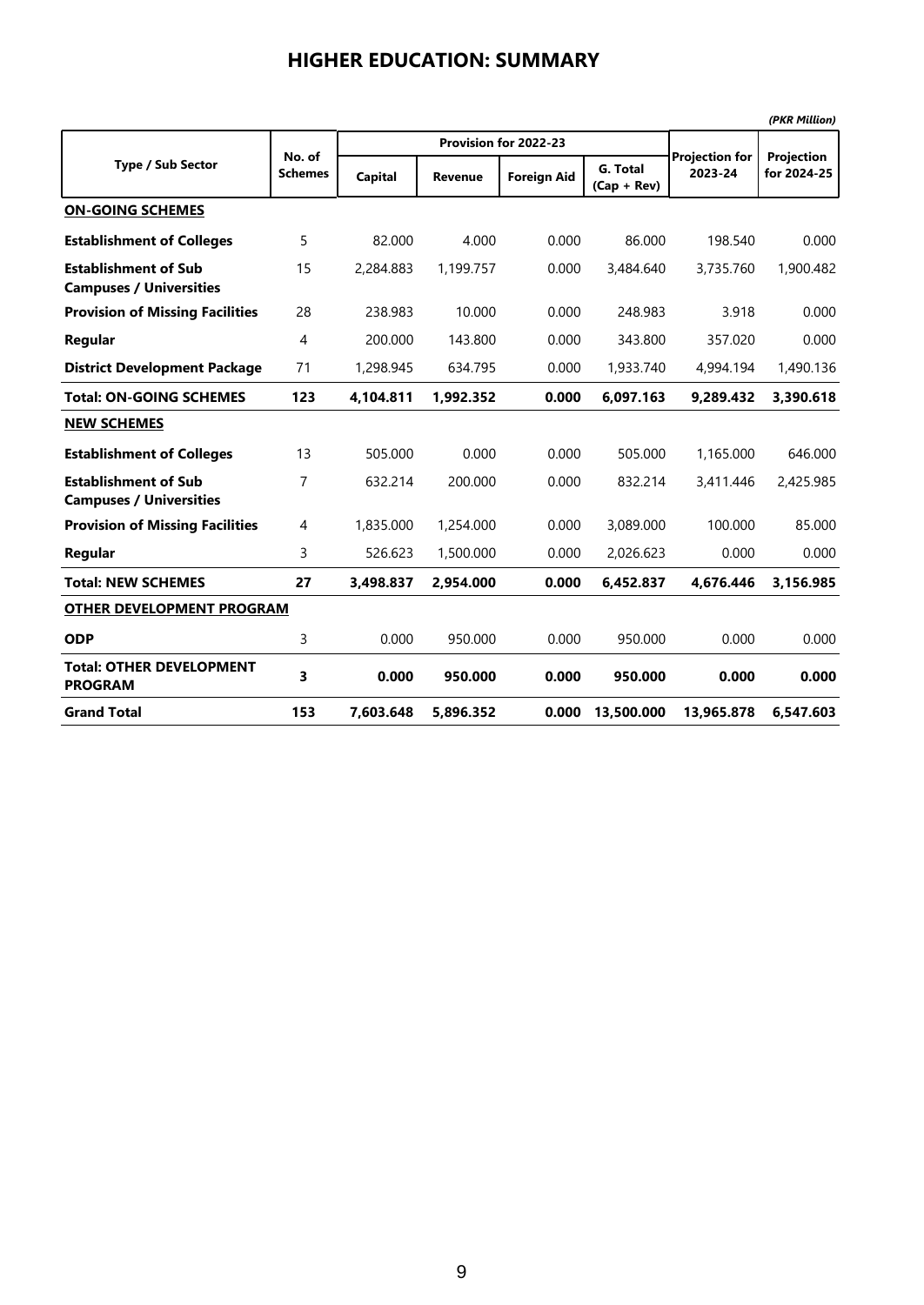|              |                                                                                                                                                               |           |                  |         |                       |                               |                         |         | (PKR Million)               |
|--------------|---------------------------------------------------------------------------------------------------------------------------------------------------------------|-----------|------------------|---------|-----------------------|-------------------------------|-------------------------|---------|-----------------------------|
| GS           | <b>Scheme Information</b>                                                                                                                                     |           | Accum.           |         | Provision for 2022-23 |                               | <b>MTDF Projections</b> |         | <b>Throw fwd</b>            |
| No           | Scheme ID / Approval Date / Location                                                                                                                          | Est. Cost | Exp.<br>June, 22 | Cap.    | Rev.                  | <b>G.Total</b><br>(Cap.+Rev.) | 2023-24                 | 2024-25 | <b>Beyond</b><br>June, 2025 |
| $\mathbf{1}$ | $\mathbf{2}$                                                                                                                                                  | 3         | 4                | 5       | 6                     | 7                             | 8                       | 9       | 10                          |
|              | <b>ON-GOING SCHEMES</b>                                                                                                                                       |           |                  |         |                       |                               |                         |         |                             |
| Regular      |                                                                                                                                                               |           |                  |         |                       |                               |                         |         |                             |
| 79           | <b>Strategic Planning Unit (SPU)</b><br>01371603657 / 19-12-2019 / Punjab                                                                                     | 169.038   | 39.140           | 0.000   | 69.000                | 69.000                        | 60.898                  | 0.000   | 0.000                       |
| 80           | <b>Establishment of Youth Counseling</b><br>Centers<br>01371902331 / 18-11-2019 / Punjab                                                                      | 95.600    | 30.000           | 0.000   | 65.600                | 65,600                        | 0.000                   | 0.000   | 0.000                       |
| 81           | <b>Automation of Higher Education</b><br>Department<br>01372002228 / 18-02-2020 / Punjab                                                                      | 40.350    | 31.150           | 0.000   | 9.200                 | 9.200                         | 0.000                   | 0.000   | 0.000                       |
| 82           | <b>Center for College Faculty Development</b><br>(CCFD)<br>01192101078 / 21-10-2021 / Punjab                                                                  | 549.122   | 53.000           | 200.000 | 0.000                 | 200.000                       | 296.122                 | 0.000   | 0.000                       |
|              | <b>Total: Regular</b>                                                                                                                                         | 854.110   | 153.290          | 200.000 | 143.800               | 343.800                       | 357.020                 | 0.000   | 0.000                       |
|              | <b>District Development Package</b>                                                                                                                           |           |                  |         |                       |                               |                         |         |                             |
| 83           | <b>Establishment of Govt. Associate</b><br>College for Girls, Jatha Hathyal,<br>Rawalpindi<br>01372105020 / 24-07-2021 / Rawalpindi                           | 130.000   | 58.000           | 20.000  | 0.000                 | 20.000                        | 52.000                  | 0.000   | 0.000                       |
| 84           | Establishment (land acquisition) of Govt.<br>Associate College for Girls, Dhoke Dulal,<br>Rawalpindi<br>01292105033 / 28-07-2021 / Rawalpindi                 | 345.615   | 136.000          | 86.648  | 70.967                | 157.615                       | 52.000                  | 0.000   | 0.000                       |
| 85           | <b>Construction of Multi Purpose Hall and</b><br>Gymnasium at Govt Degree College 14<br>Area Wah Cantt Tehsil Taxila<br>01292105118 / 19-07-2021 / Rawalpindi | 40.000    | 33.514           | 0.000   | 6.486                 | 6.486                         | 0.000                   | 0.000   | 0.000                       |
| 86           | <b>Establishment of Govt. Associate</b><br>College for Girls, Changa Bangial,<br>Rawalpindi<br>01292105196 / 24-07-2021 / Rawalpindi                          | 140.000   | 50.000           | 20.000  | 0.000                 | 20.000                        | 70.000                  | 0.000   | 0.000                       |
| 87           | <b>Construction of BS Block at Govt. Post</b><br>Graduate College (Boys) Talagang,<br><b>District Chakwal</b><br>01292105198 / 24-07-2021 / Chakwal           | 70.000    | 40.000           | 15.000  | 0.000                 | 15.000                        | 15.000                  | 0.000   | 0.000                       |
| 88           | <b>Establishment of Govt. Associate</b><br>College for Girls, Pichnand, Lawa,<br>Chakwal<br>01272105214 / 24-07-2021 / Chakwal                                | 199.776   | 65.000           | 20.000  | 0.000                 | 20.000                        | 114.776                 | 0.000   | 0.000                       |
| 89           | <b>Establishment of Govt. Associate</b><br>College for Boys, Lawa, Chakwal<br>01272106659 / 24-07-2021 / Chakwal                                              | 199.398   | 75.000           | 20.000  | 0.000                 | 20.000                        | 104.398                 | 0.000   | 0.000                       |
| 90           | <b>Establishment of Govt. Associate</b><br>College for Girls, 49-tail, Sargodha<br>01332105906 / 17-07-2021 / Sargodha                                        | 165.000   | 22.000           | 20.000  | 0.000                 | 20.000                        | 123.000                 | 0.000   | 0.000                       |
| 91           | <b>Establishment of Govt. Associate</b><br>College for Girls, Harnoli, Mianwali<br>01332102105 / 17-07-2021 / Mianwali                                        | 150.000   | 64.000           | 20.000  | 0.000                 | 20.000                        | 66.000                  | 0.000   | 0.000                       |
| 92           | <b>Establishment of Govt. Associate</b><br>College for Girls, Kalabagh, Mianwali<br>01322105260 / 26-07-2021 / Mianwali                                       | 165.350   | 52.000           | 20.000  | 0.000                 | 20.000                        | 93.350                  | 0.000   | 0.000                       |
| 93           | <b>Establishment of Govt. Associate</b><br>College for Boys, Daud Khel, Mianwali<br>01322105268 / 26-07-2021 / Mianwali                                       | 165.350   | 72.000           | 20.000  | 0.000                 | 20.000                        | 73.350                  | 0.000   | 0.000                       |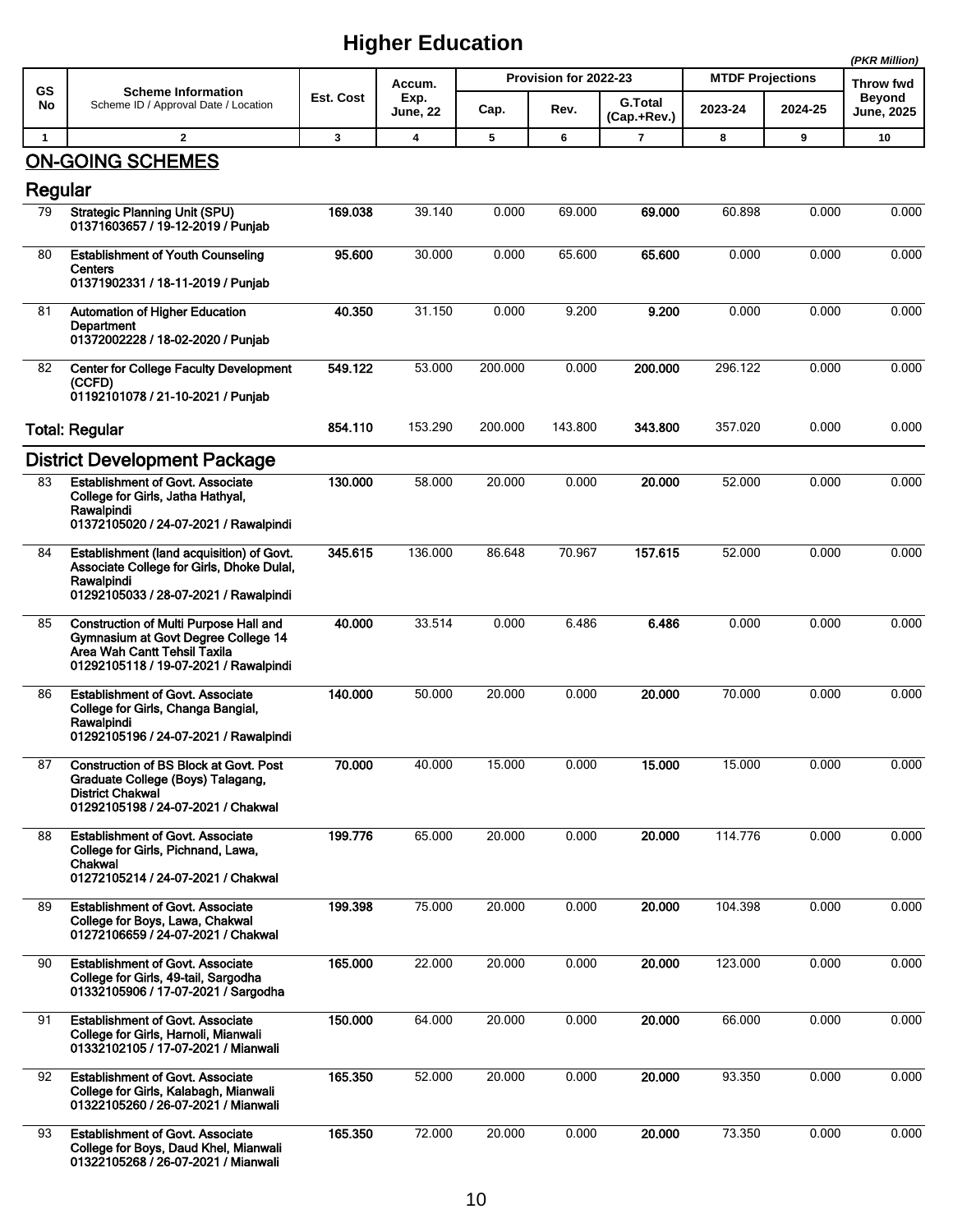|                 |                                                                                                                                                                                                                       |           |                         |        |                               |                |                                    |         | (PKR Million)              |
|-----------------|-----------------------------------------------------------------------------------------------------------------------------------------------------------------------------------------------------------------------|-----------|-------------------------|--------|-------------------------------|----------------|------------------------------------|---------|----------------------------|
| <b>GS</b><br>No | <b>Scheme Information</b><br>Scheme ID / Approval Date / Location                                                                                                                                                     | Est. Cost | Accum.<br>Exp.          | Cap.   | Provision for 2022-23<br>Rev. | <b>G.Total</b> | <b>MTDF Projections</b><br>2023-24 | 2024-25 | Throw fwd<br><b>Beyond</b> |
|                 |                                                                                                                                                                                                                       |           | <b>June, 22</b>         |        |                               | (Cap.+Rev.)    |                                    |         | <b>June, 2025</b>          |
| $\mathbf{1}$    | $\overline{2}$                                                                                                                                                                                                        | 3         | $\overline{\mathbf{4}}$ | 5      | 6                             | $\overline{7}$ | 8                                  | 9       | 10                         |
| 94              | <b>Establishment of Govt. Associate</b><br>College for Girls, Ban Hafiz Jee,<br>Mianwali<br>01322105272 / 26-07-2021 / Mianwali                                                                                       | 165.350   | 47.000                  | 20.000 | 0.000                         | 20.000         | 98.350                             | 0.000   | 0.000                      |
| 95              | <b>Establishment of Govt. Associate</b><br>College for Boys, Kamar Mashani,<br>Mianwali<br>01322105493 / 26-07-2021 / Mianwali                                                                                        | 165.350   | 47.000                  | 20.000 | 0.000                         | 20.000         | 98.350                             | 0.000   | 0.000                      |
| 96              | <b>Establishment of Govt. Associate</b><br>College for Girls, Razai Shah Janubi<br>Notak Nasheeb, Bhakkar<br>01302105279 / 17-07-2021 / Bhakkar                                                                       | 160.000   | 80.000                  | 15.000 | 0.000                         | 15.000         | 65.000                             | 0.000   | 0.000                      |
| 97              | <b>Establishment of Govt. Associate</b><br>College for Girls, 67/ML, Bhakkar<br>01302105969 / 17-07-2021 / Bhakkar                                                                                                    | 110.000   | 70.500                  | 15.000 | 0.000                         | 15,000         | 24.500                             | 0.000   | 0.000                      |
| 98              | <b>Establishment of Govt. Associate</b><br>College for Girls, Dil Khusha Bagh,<br>Bhakkar City<br>01302105971 / 17-07-2021 / Bhakkar                                                                                  | 170.000   | 65.000                  | 20.000 | 0.000                         | 20.000         | 85.000                             | 0.000   | 0.000                      |
| 99              | <b>Establishment of Building and</b><br><b>Consolidation of Facilities at Govt.</b><br>Institute of Commerce Darya Khan<br>District Bhakkar<br>01302105979 / 17-07-2021 / Bhakkar                                     | 162.000   | 135.000                 | 15.000 | 0.000                         | 15.000         | 12.000                             | 0.000   | 0.000                      |
| 100             | <b>Establishment of Govt. Associate</b><br>College for Boys, Haiderabad, Thal,<br>Bhakkar<br>01302106970 / 17-07-2021 / Bhakkar                                                                                       | 110.000   | 20.000                  | 20.000 | 0.000                         | 20,000         | 70.000                             | 0.000   | 0.000                      |
| 101             | <b>Establishment of Govt. Associate</b><br>College for Girls, Panj Giraen, Darya<br>Khan, Bhakkar<br>01302106971 / 17-07-2021 / Bhakkar                                                                               | 160.000   | 72.000                  | 20.000 | 0.000                         | 20.000         | 68.000                             | 0.000   | 0.000                      |
| 102             | <b>Establishment of Govt. Associate</b><br>College for Girls, Goghar Wala,<br>Mankera, Bhakkar<br>01302106973 / 17-07-2021 / Bhakkar                                                                                  | 150.000   | 115.000                 | 15.000 | 0.000                         | 15.000         | 20.000                             | 0.000   | 0.000                      |
| 103             | Establishment of Sub Campus of GC<br>University, Faisalabad at Sammundri<br>01092105975 / 20-08-2021 / Faisalabad                                                                                                     | 415 621   | 40.000                  | 0.000  | 170.000                       | 170.000        | 205.621                            | 0.000   | 0.000                      |
| 104             | <b>Establishment of Govt. Associate</b><br>College for Boys, Chund Bharwana,<br>Jhang<br>01102105258 / 19-07-2021 / Jhang                                                                                             | 178.394   | 27.000                  | 20.000 | 0.000                         | 20.000         | 131.394                            | 0.000   | 0.000                      |
| 105             | <b>Establishment of Govt. Associate</b><br>College for Girls, Haveli Bahadar Shah,<br>Shorkot, Jhang<br>01102105273 / 19-07-2021 / Jhang                                                                              | 180.548   | 2.000                   | 15.000 | 0.000                         | 15.000         | 85.000                             | 78.548  | 0.000                      |
| 106             | <b>Provision of Additional Classrooms</b><br>Block in Govt. Boys Degree College<br>T.T.Singh<br>01112105123 / 19-07-2021 / Toba Tek<br>Singh                                                                          | 118.210   | 5.000                   | 20.000 | 0.000                         | 20.000         | 53.210                             | 40.000  | 0.000                      |
| 107             | <b>Provision of Additional Classrooms</b><br>Block in Govt. Fareed Bakhsh Associate<br>College for Boys Chak No. 333/JB Tehsil<br><b>Pir Mahal District T.T.Singh</b><br>01112105127 / 17-07-2021 / Toba Tek<br>Singh | 50.000    | 27.401                  | 15.000 | 0.000                         | 15.000         | 7.599                              | 0.000   | 0.000                      |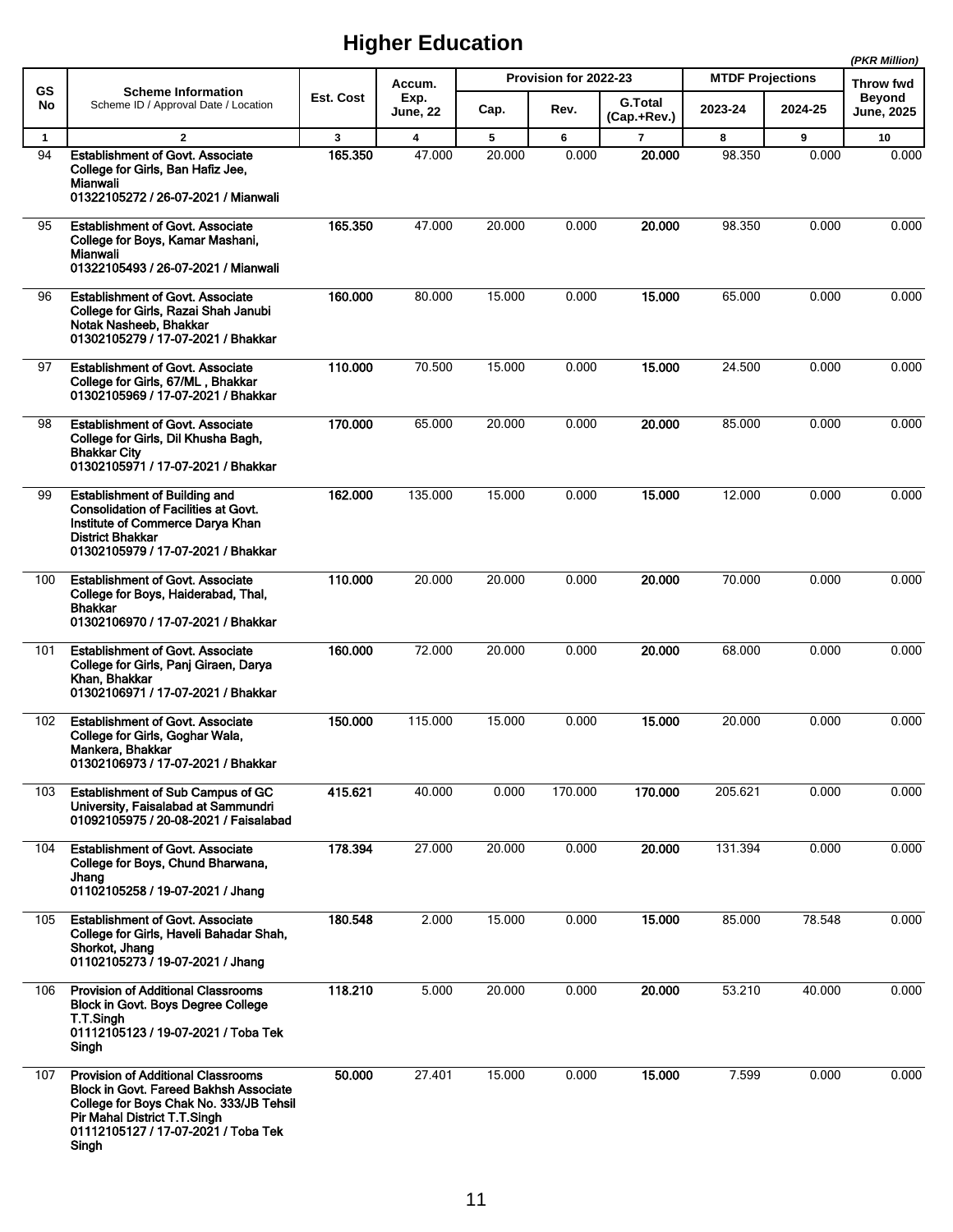|              |                                                                                                                                                                                               |           |                         |        |                       |                               |                         |         | (PKR Million)              |
|--------------|-----------------------------------------------------------------------------------------------------------------------------------------------------------------------------------------------|-----------|-------------------------|--------|-----------------------|-------------------------------|-------------------------|---------|----------------------------|
| <b>GS</b>    | <b>Scheme Information</b>                                                                                                                                                                     | Est. Cost | Accum.<br>Exp.          |        | Provision for 2022-23 |                               | <b>MTDF Projections</b> |         | Throw fwd<br><b>Beyond</b> |
| No           | Scheme ID / Approval Date / Location                                                                                                                                                          |           | <b>June, 22</b>         | Cap.   | Rev.                  | <b>G.Total</b><br>(Cap.+Rev.) | 2023-24                 | 2024-25 | <b>June, 2025</b>          |
| $\mathbf{1}$ | $\overline{2}$                                                                                                                                                                                | 3         | $\overline{\mathbf{4}}$ | 5      | 6                     | $\overline{7}$                | 8                       | 9       | 10                         |
| 108          | <b>Establishment of Govt. Associate</b><br>College for Girls, Jakhar, Kamalia, Toba<br>Tek Singh<br>01112105972 / 19-07-2021 / Toba Tek<br>Singh                                              | 182.278   | 10.000                  | 20.000 | 0.000                 | 20.000                        | 102.278                 | 50.000  | 0.000                      |
| 109          | <b>Establishment of Govt. Associate</b><br>College for Girls, Kolo Tarar, Hafizabad<br>01142105239 / 24-07-2021 / Hafizabad                                                                   | 185.000   | 127.000                 | 20.000 | 0.000                 | 20.000                        | 38.000                  | 0.000   | 0.000                      |
| 110          | Up-gradation of Govt. Boys Inter College<br>Karianwala to Degree Level District<br>Gujrat.<br>01132105193 / 24-07-2021 / Gujrat                                                               | 115.000   | 50.000                  | 20.000 | 0.000                 | 20.000                        | 45.000                  | 0.000   | 0.000                      |
| 111          | Acquisition of Land for Establishment of<br>University of Gujrat Sub Campus in<br>District Mandi Bahauddin<br>01152105112 / Un-Approved / Mandi<br><b>Bahauddin</b>                           | 200.000   | 150.000                 | 50.000 | 0.000                 | 50,000                        | 0.000                   | 0.000   | 0.000                      |
| 112          | <b>Establishment of Govt. Associate</b><br>College for Girls, Jokalian, Mandi<br><b>Bahauddin</b><br>01152105234 / 24-07-2021 / Mandi<br>Bahauddin                                            | 158.069   | 38.000                  | 20.000 | 0.000                 | 20.000                        | 50.000                  | 50.069  | 0.000                      |
| 113          | <b>Establishment of Govt. Associate</b><br>College for Girls, Mangat, Mandi<br>Bahauddin<br>01152107103 / 24-07-2021 / Mandi<br>Bahauddin                                                     | 151.774   | 70.000                  | 20.000 | 0.000                 | 20.000                        | 30.000                  | 31.774  | 0.000                      |
| 114          | <b>Establishment of Govt. Associate</b><br>College for Girls, Mano Chak, Tehsil<br>Phalia, Distrcit M.b.Din<br>01152108161 / 11-01-2022 / Mandi<br>Bahauddin                                  | 174.648   | 45.000                  | 15.000 | 0.000                 | 15,000                        | 69.648                  | 45.000  | 0.000                      |
| 115          | <b>Establishment of Govt. Associate</b><br>College for Boys, Siranwali, Daska,<br>Sialkot<br>01172105230 / 24-07-2021 / Sialkot                                                               | 140.000   | 20.000                  | 20.000 | 0.000                 | 20.000                        | 50.000                  | 50.000  | 0.000                      |
| 116          | <b>Construction of Academic Block at</b><br>University of Home Economics<br>01192101761 / 09-08-2021 / Lahore                                                                                 | 247.342   | 80.000                  | 0.000  | 167.342               | 167.342                       | 0.000                   | 0.000   | 0.000                      |
| 117          | Construction of B.S Block, Multipurpose<br>hall, basket ball court and provision of<br>missing facilities in Govt. graduate<br>college sabzazar, Lahore.<br>01192105213 / 02-08-2021 / Lahore | 49.687    | 46.687                  | 3.000  | 0.000                 | 3.000                         | 0.000                   | 0.000   | 0.000                      |
| 118          | <b>Construction of BS Block and</b><br><b>Renovation of Government Post</b><br>Graduate College for Women,<br>Samanabad, Lahore<br>01192105218 / 27-07-2021 / Lahore                          | 159.983   | 24.000                  | 20.000 | 0.000                 | 20.000                        | 65.983                  | 50.000  | 0.000                      |
| 119          | <b>Construction of BS Block at Govt</b><br>Graduate College, Township, Lahore<br>01192155007 / 29-04-2022 / Lahore                                                                            | 75.326    | 2.000                   | 15.000 | 0.000                 | 15.000                        | 33.326                  | 25.000  | 0.000                      |
| 120          | <b>Establishment of Govt. Associate</b><br>College for Boys, Syed Wala, Nankana<br>Sahib<br>01202105278 / 27-07-2021 / Nankana<br>Sahib                                                       | 149.922   | 41.273                  | 20.000 | 0.000                 | 20.000                        | 40.000                  | 48.649  | 0.000                      |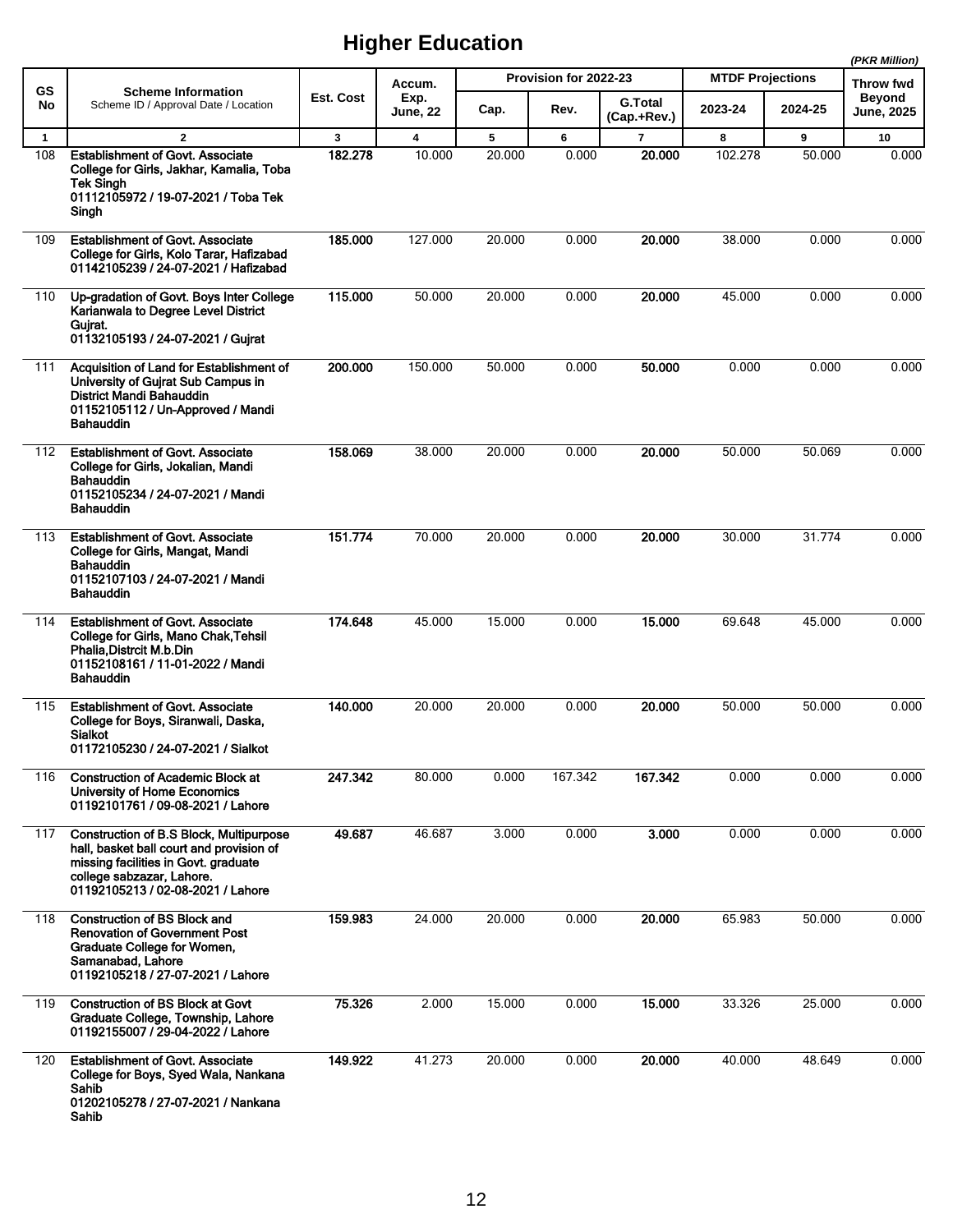|              |                                                                                                                                                                                                                                       |              |                         |        |                       |                               |                         |         | (PKR Million)              |
|--------------|---------------------------------------------------------------------------------------------------------------------------------------------------------------------------------------------------------------------------------------|--------------|-------------------------|--------|-----------------------|-------------------------------|-------------------------|---------|----------------------------|
| GS           | <b>Scheme Information</b>                                                                                                                                                                                                             |              | Accum.                  |        | Provision for 2022-23 |                               | <b>MTDF Projections</b> |         | Throw fwd<br><b>Beyond</b> |
| No           | Scheme ID / Approval Date / Location                                                                                                                                                                                                  | Est. Cost    | Exp.<br><b>June, 22</b> | Cap.   | Rev.                  | <b>G.Total</b><br>(Cap.+Rev.) | 2023-24                 | 2024-25 | <b>June, 2025</b>          |
| $\mathbf{1}$ | $\overline{2}$                                                                                                                                                                                                                        | $\mathbf{3}$ | 4                       | 5      | 6                     | $\overline{7}$                | 8                       | 9       | 10                         |
| 121          | <b>Establishment of Govt. Associate</b><br>College for Boys, Morekhunda, Nankana<br>Sahib<br>01202105283 / 27-07-2021 / Nankana<br>Sahib                                                                                              | 149.969      | 39.000                  | 20.000 | 0.000                 | 20.000                        | 50.000                  | 40.969  | 0.000                      |
| 122          | Revamping / provision of additional<br>facilities (10 new class rooms, upgrading<br>lab facilities, washrooms, furniture etc.)<br>At Govt. Degree College Phool Nagar for<br>Boys, Tehsil Pattoki<br>01182105146 / 27-07-2021 / Kasur | 149.872      | 90.000                  | 20.000 | 0.000                 | 20.000                        | 39.872                  | 0.000   | 0.000                      |
| 123          | Revamping / provision of additional<br>facilities at Govt. Degree College Phool<br>Nagar for Girls, Tehsil Pattoki<br>01182105157 / 27-07-2021 / Kasur                                                                                | 134.889      | 4.000                   | 20.000 | 0.000                 | 20.000                        | 60.889                  | 50.000  | 0.000                      |
| 124          | Revamping / provision of additional<br>facilities at Govt. Degree College Pattoki<br>for Girls (Phase-II), Pattoki<br>01182105181 / 27-07-2021 / Kasur                                                                                | 109.414      | 33.000                  | 20.000 | 0.000                 | 20.000                        | 30.000                  | 26.414  | 0.000                      |
| 125          | <b>Construction of Additional Academic</b><br>Block at Govt. Degree College Pattoki<br>for Boys, Pattoki<br>01182105310 / 27-07-2021 / Kasur                                                                                          | 94.404       | 19.000                  | 20.000 | 0.000                 | 20.000                        | 30.000                  | 25.404  | 0.000                      |
| 126          | <b>Establishment of Govt. Associate</b><br>College for Girls, Qaboola, Pakpattan<br>01352105297 / 15-07-2021 / Pakpattan                                                                                                              | 150.000      | 23.000                  | 20.000 | 0.000                 | 20.000                        | 107.000                 | 0.000   | 0.000                      |
| 127          | <b>Establishment of Govt. Associate</b><br>College for Girls, Noor Pur, Pakpattan<br>01352105298 / 27-07-2021 / Pakpattan                                                                                                             | 150.000      | 53.000                  | 20.000 | 0.000                 | 20.000                        | 77.000                  | 0.000   | 0.000                      |
| 128          | <b>Establishment of Govt. Associate</b><br>College for Boys, Noor Pur, Pakpattan<br>01352105299 / 27-07-2021 / Pakpattan                                                                                                              | 150.000      | 43.000                  | 20.000 | 0.000                 | 20.000                        | 87.000                  | 0.000   | 0.000                      |
| 129          | <b>Establishment of Govt. Associate</b><br>College for Girls, Gogran, Lodhran<br>01232105206 / 26-07-2021 / Lodhran                                                                                                                   | 150.000      | 30.000                  | 15.000 | 0.000                 | 15.000                        | 60.000                  | 45.000  | 0.000                      |
| 130          | <b>Establishment of Govt. Associate</b><br>College for Girls, Dhanote, Kehror<br>Pacca, Lodhran<br>01232105303 / 26-07-2021 / Lodhran                                                                                                 | 176.452      | 28.350                  | 15.000 | 0.000                 | 15.000                        | 68.102                  | 65.000  | 0.000                      |
| 131          | <b>Up-gradation of Government Girls</b><br>Degree College Kabirwala to Post<br>Graduate level Tehsil Kabirwala<br>01222105194 / 26-07-2021 / Khanewal                                                                                 | 150.000      | 38.000                  | 15.000 | 0.000                 | 15.000                        | 41.891                  | 55.109  | 0.000                      |
| 132          | <b>Establishment of Govt. Associate</b><br>College for Girls, Dokota, Mailsi, Vehari<br>01252105747 / 27-07-2021 / Vehari                                                                                                             | 172.789      | 14.000                  | 20.000 | 0.000                 | 20.000                        | 78.789                  | 60.000  | 0.000                      |
| 133          | Missing facilities Govt. Boys Degree<br><b>College Mailsi</b><br>01252105980 / 19-07-2021 / Vehari                                                                                                                                    | 30.000       | 23.543                  | 6.457  | 0.000                 | 6.457                         | 0.000                   | 0.000   | 0.000                      |
| 134          | Missing facilities Govt. Post Graduate<br><b>College for Women Mailsi</b><br>01252105981 / 19-07-2021 / Vehari                                                                                                                        | 30.000       | 19.660                  | 10.340 | 0.000                 | 10.340                        | 0.000                   | 0.000   | 0.000                      |
| 135          | Women University, DG Khan<br>01042105029 / 09-11-2021 / Dera Ghazi<br>Khan                                                                                                                                                            | 394.199      | 20.000                  | 0.000  | 200.000               | 200.000                       | 174.199                 | 0.000   | 0.000                      |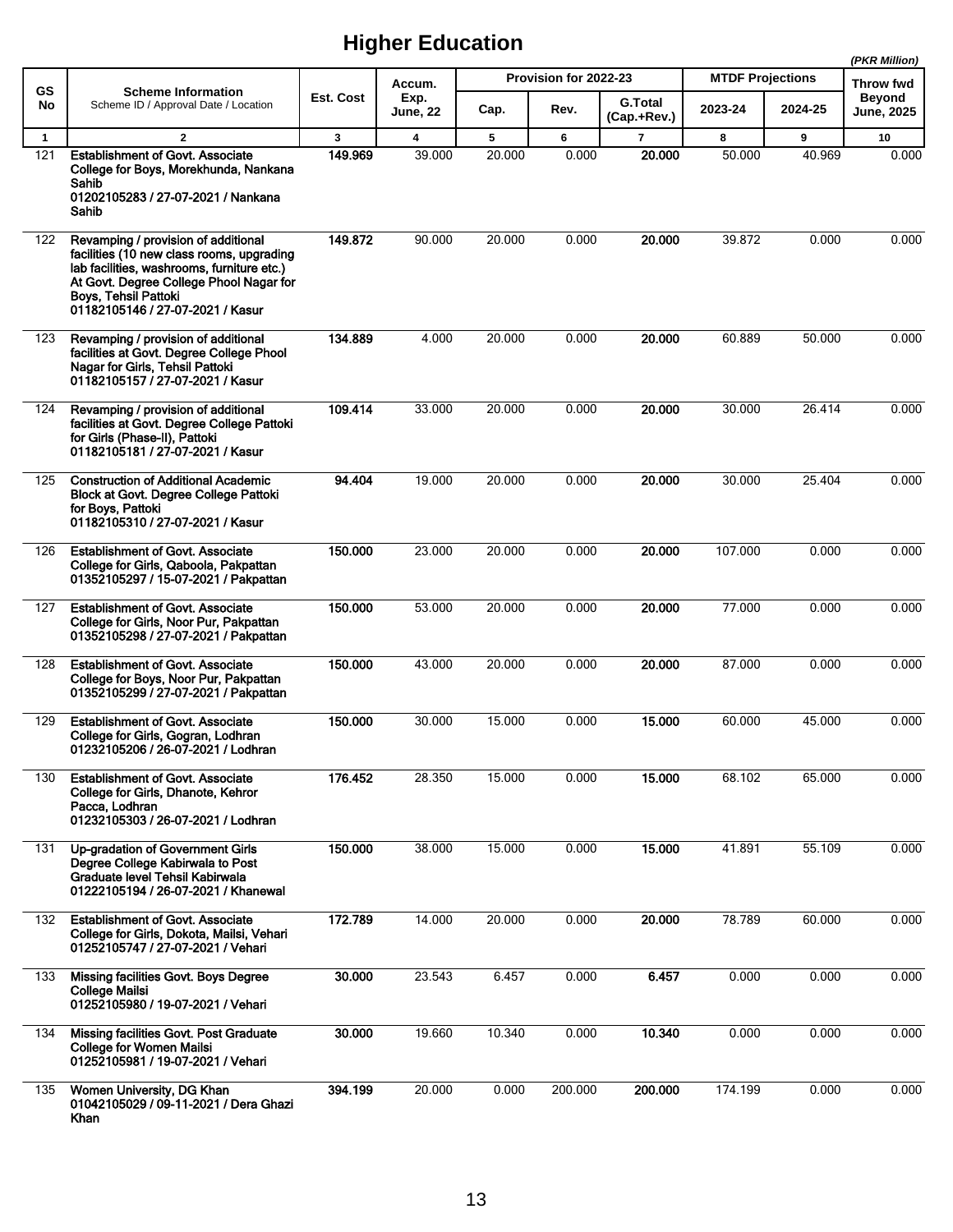|              |                                                                                                                                                                                                       |         |                             |        |                       |                               |                         |         | (PKR Million)              |
|--------------|-------------------------------------------------------------------------------------------------------------------------------------------------------------------------------------------------------|---------|-----------------------------|--------|-----------------------|-------------------------------|-------------------------|---------|----------------------------|
| <b>GS</b>    | <b>Scheme Information</b>                                                                                                                                                                             |         | Accum.<br>Est. Cost<br>Exp. |        | Provision for 2022-23 |                               | <b>MTDF Projections</b> |         | Throw fwd<br><b>Beyond</b> |
| No           | Scheme ID / Approval Date / Location                                                                                                                                                                  |         | <b>June, 22</b>             | Cap.   | Rev.                  | <b>G.Total</b><br>(Cap.+Rev.) | 2023-24                 | 2024-25 | <b>June, 2025</b>          |
| $\mathbf{1}$ | $\overline{2}$                                                                                                                                                                                        | 3       | $\overline{\mathbf{4}}$     | 5      | 6                     | $\overline{7}$                | 8                       | 9       | 10                         |
| 136          | <b>Establishment of Govt. Associate</b><br>College for Girls, Mana Ahamdani, DG<br>Khan                                                                                                               | 130.000 | 16.100                      | 15.000 | 0.000                 | 15.000                        | 53.900                  | 45.000  | 0.000                      |
|              | 01042106823 / 31-07-2021 / Dera Ghazi<br><b>Khan</b>                                                                                                                                                  |         |                             |        |                       |                               |                         |         |                            |
| 137          | <b>Establishment of Govt. Associate</b><br>College for Boys, Kot Chatta, DG Khan<br>01042106832 / 29-07-2021 / Dera Ghazi<br>Khan                                                                     | 160.000 | 20.100                      | 15.000 | 0.000                 | 15.000                        | 79.900                  | 45.000  | 0.000                      |
| 138          | <b>Establishment of Govt. Associate</b><br>College for Boys, Khangarh,<br>Muzaffargarh<br>01062105753 / 29-07-2021 /<br><b>Muzaffargarh</b>                                                           | 200.000 | 41.000                      | 20.000 | 0.000                 | 20.000                        | 84.000                  | 55.000  | 0.000                      |
| 139          | <b>Establishment of Govt. Associate</b><br>College for Girls, Shah Jamal,<br><b>Muzaffargarh</b><br>01062105768 / 29-07-2021 /<br><b>Muzaffargarh</b>                                                 | 133.610 | 10.000                      | 15.000 | 0.000                 | 15.000                        | 63.610                  | 45.000  | 0.000                      |
| 140          | <b>Establishment of Mir Chakar-Azam</b><br>Rind/Govt. Associate College for Girls<br>near Leghari Chowk Bypass, Kot Addu,<br><b>Muzaffargarh</b><br>01062105775 / 29-07-2021 /<br><b>Muzaffargarh</b> | 182.436 | 5.000                       | 15.000 | 0.000                 | 15.000                        | 107.436                 | 55.000  | 0.000                      |
| 141          | <b>Construction of New Academic Block in</b><br>Post Graduate College for Boys<br><b>Muzaffargarh</b><br>01062105978 / 31-07-2021 /<br><b>Muzaffargarh</b>                                            | 80.000  | 30.000                      | 12.500 | 0.000                 | 12.500                        | 37.500                  | 0.000   | 0.000                      |
| 142          | University of Layyah<br>01052105027 / 31-08-2021 / Layyah                                                                                                                                             | 349.590 | 30.000                      | 50.000 | 0.000                 | 50.000                        | 269.590                 | 0.000   | 0.000                      |
| 143          | <b>Establishment of Govt. Associate</b><br>College for Girls, Nawan Kot, Layyah<br>01052105265 / 29-07-2021 / Layyah                                                                                  | 179.290 | 18.000                      | 15.000 | 0.000                 | 15.000                        | 91.290                  | 55.000  | 0.000                      |
| 144          | <b>Establishment of Govt. Associate</b><br>College for Girls, Jamal Chapri, Layyah<br>01052105301 / 29-07-2021 / Layyah                                                                               | 179.550 | 18.000                      | 20.000 | 0.000                 | 20.000                        | 91.550                  | 50.000  | 0.000                      |
| 145          | <b>Establishment of Govt. Associate</b><br>College for Girls, Dinpur, Layyah<br>01052105302 / 29-07-2021 / Layyah                                                                                     | 178.740 | 9.500                       | 15.000 | 0.000                 | 15.000                        | 99.240                  | 55.000  | 0.000                      |
| 146          | <b>Establishment of Govt. Associate</b><br>College for Boys, Ameer-ud-din wala,<br>Dhori Adda, Layyah<br>01052105309 / 29-07-2021 / Layyah                                                            | 179.000 | 13.000                      | 15.000 | 0.000                 | 15.000                        | 96.000                  | 55.000  | 0.000                      |
| 147          | <b>Establishment of Govt. Associate</b><br>College for Girls, Chak Mandi Town,<br>Lavvah<br>01052106801 / 29-07-2021 / Layyah                                                                         | 179.080 | 13.000                      | 15.000 | 0.000                 | 15.000                        | 106.080                 | 45.000  | 0.000                      |
| 148          | <b>Construction of Administration Block &amp;</b><br>Auditorium Girls Degree College<br>Khairpur Tamewali District Bahawalpur.<br>01022105191 / 19-07-2021 /<br><b>Bahawalpur</b>                     | 20.000  | 10.000                      | 10.000 | 0.000                 | 10.000                        | 0.000                   | 0.000   | 0.000                      |
| 149          | Construction of building of Govt.<br>Associate College, Minchinabad,<br>Bahawalnagar<br>01012105305 / 28-07-2021 /<br>Bahawalnagar                                                                    | 281.223 | 19.000                      | 20.000 | 0.000                 | 20.000                        | 202.223                 | 40.000  | 0.000                      |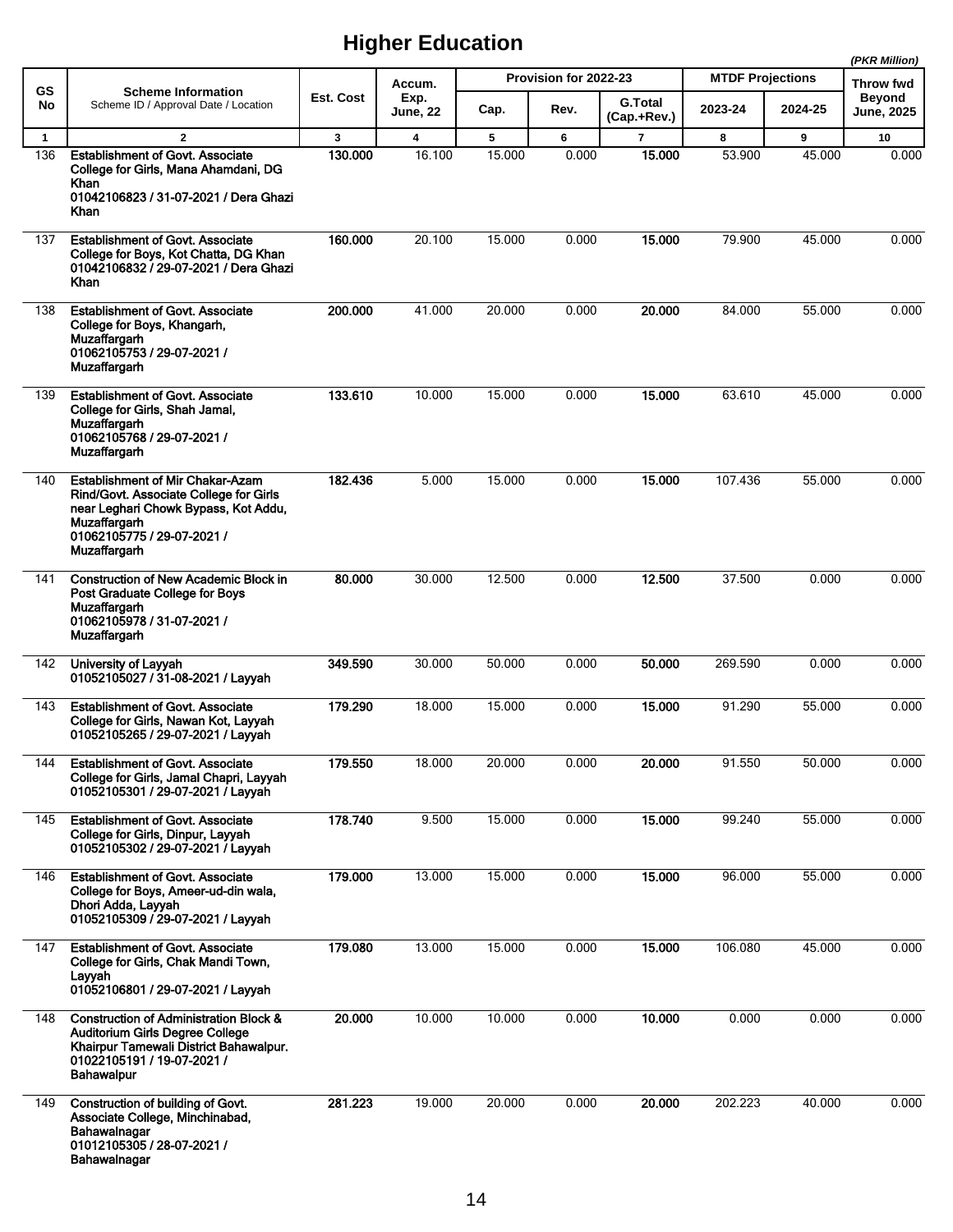|              |                                                                                                                                                     |                  |                         |           |                       |                               |                         |           | (PKR Million)               |
|--------------|-----------------------------------------------------------------------------------------------------------------------------------------------------|------------------|-------------------------|-----------|-----------------------|-------------------------------|-------------------------|-----------|-----------------------------|
| <b>GS</b>    | <b>Scheme Information</b>                                                                                                                           |                  | Accum.                  |           | Provision for 2022-23 |                               | <b>MTDF Projections</b> |           | <b>Throw fwd</b>            |
| No           | Scheme ID / Approval Date / Location                                                                                                                | <b>Est. Cost</b> | Exp.<br><b>June, 22</b> | Cap.      | Rev.                  | <b>G.Total</b><br>(Cap.+Rev.) | 2023-24                 | 2024-25   | <b>Beyond</b><br>June, 2025 |
| $\mathbf{1}$ | $\mathbf{2}$                                                                                                                                        | 3                | $\overline{\mathbf{4}}$ | 5         | 6                     | $\overline{7}$                | 8                       | 9         | 10                          |
| 150          | <b>Establishment of Govt. Associate</b><br>College for Girls, Bakhshan Khan,<br>Bahawalnagar<br>01012105306 / 29-07-2021 /<br>Bahawalnagar          | 220.200          | 2.000                   | 10.000    | 0.000                 | 10.000                        | 100.000                 | 108.200   | 0.000                       |
| 151          | <b>Establishment of Govt. Associate</b><br>College for Boys, Manthar, Rahim Yar<br>Khan<br>01032106864 / 27-07-2021 / Rahim Yar<br>Khan             | 170.000          | 40.000                  | 20.000    | 20.000                | 40.000                        | 110.000                 | 0.000     | 0.000                       |
| 152          | <b>Establishment of Govt. Associate</b><br>College for Boys, Jajja Abbassian,<br>Rahim Yar Khan<br>01032106899 / 27-07-2021 / Rahim Yar<br>Khan     | 160.000          | 40.000                  | 20.000    | 0.000                 | 20.000                        | 100.000                 | 0.000     | 0.000                       |
| 153          | <b>Establishment of Govt. Associate</b><br>College for Girls, Taranda Saway Khan,<br>Rahim Yar Khan<br>01032106940 / 27-07-2021 / Rahim Yar<br>Khan | 170.000          | 65.000                  | 20.000    | 0.000                 | 20.000                        | 85.000                  | 0.000     | 0.000                       |
|              | <b>Total: District Development Package</b>                                                                                                          | 11,399.698       | 3,001.628               | 1,298.945 | 634.795               | 1,933.740                     | 4,994.194               | 1,490.136 | 0.000                       |
|              | <b>Establishment of Colleges</b>                                                                                                                    |                  |                         |           |                       |                               |                         |           |                             |
| 154          | <b>Establishment of Degree College for</b><br>Boys at Tehsil Hassanabdal, District<br>Attock<br>01261400937 / 28-02-2015 / Attock                   | 123.486          | 107.486                 | 12.000    | 4.000                 | 16,000                        | 0.000                   | 0.000     | 0.000                       |
| 155          | <b>Establishment of Govt. Associate</b><br>College for Girls, Kaliki Mandi,<br>Hafizabad<br>01142102107 / 14-01-2021 / Hafizabad                    | 150.000          | 100.000                 | 15.000    | 0.000                 | 15.000                        | 35.000                  | 0.000     | 0.000                       |
| 156          | <b>Establishment of Govt. Girls Degree</b><br>College Hellian, District Mandi<br>Bahauddin.<br>01151902727 / 26-09-2019 / Mandi<br><b>Bahauddin</b> | 120.000          | 81.345                  | 15.000    | 0.000                 | 15.000                        | 23.655                  | 0.000     | 0.000                       |
| 157          | <b>Establishment of Govt. Associate</b><br>College for Boys, DG Khan<br>01042102104 / 24-07-2021 / Dera Ghazi<br>Khan                               | 199.885          | 100.000                 | 20.000    | 0.000                 | 20.000                        | 79.885                  | 0.000     | 0.000                       |
| 158          | <b>Establishment of Govt. Associate</b><br>College for Boys, Nawan Kot, Rahim Yar<br>Khan<br>01032102106 / 12-01-2021 / Rahim Yar<br>Khan           | 140.000          | 60.000                  | 20.000    | 0.000                 | 20.000                        | 60.000                  | 0.000     | 0.000                       |
|              | <b>Total: Establishment of Colleges</b>                                                                                                             | 733.371          | 448.831                 | 82.000    | 4.000                 | 86.000                        | 198.540                 | 0.000     | 0.000                       |
|              | <b>Establishment of Sub Campuses</b><br>/ Universities                                                                                              |                  |                         |           |                       |                               |                         |           |                             |
| 159          | <b>Establishment of University of Chakwal</b><br>01271902335 / 11-12-2020 / Chakwal                                                                 | 1,457.113        | 490.297                 | 150.000   | 50.000                | 200.000                       | 438.400                 | 200.000   | 128.416                     |
| 160          | <b>Construction of Building at University of</b><br><b>Chakwal (City Campus)</b><br>01272101081 / 21-10-2021 / Chakwal                              | 1,467.263        | 308.120                 | 740.000   | 60.000                | 800.000                       | 279.143                 | 100.000   | 0.000                       |
| 161          | <b>Construction of Building of Engineering</b><br><b>College of University of Sargodha</b><br>01331603653 / 19-07-2016 / Sargodha                   | 1,094.902        | 733.902                 | 0.000     | 361.000               | 361.000                       | 0.000                   | 0.000     | 0.000                       |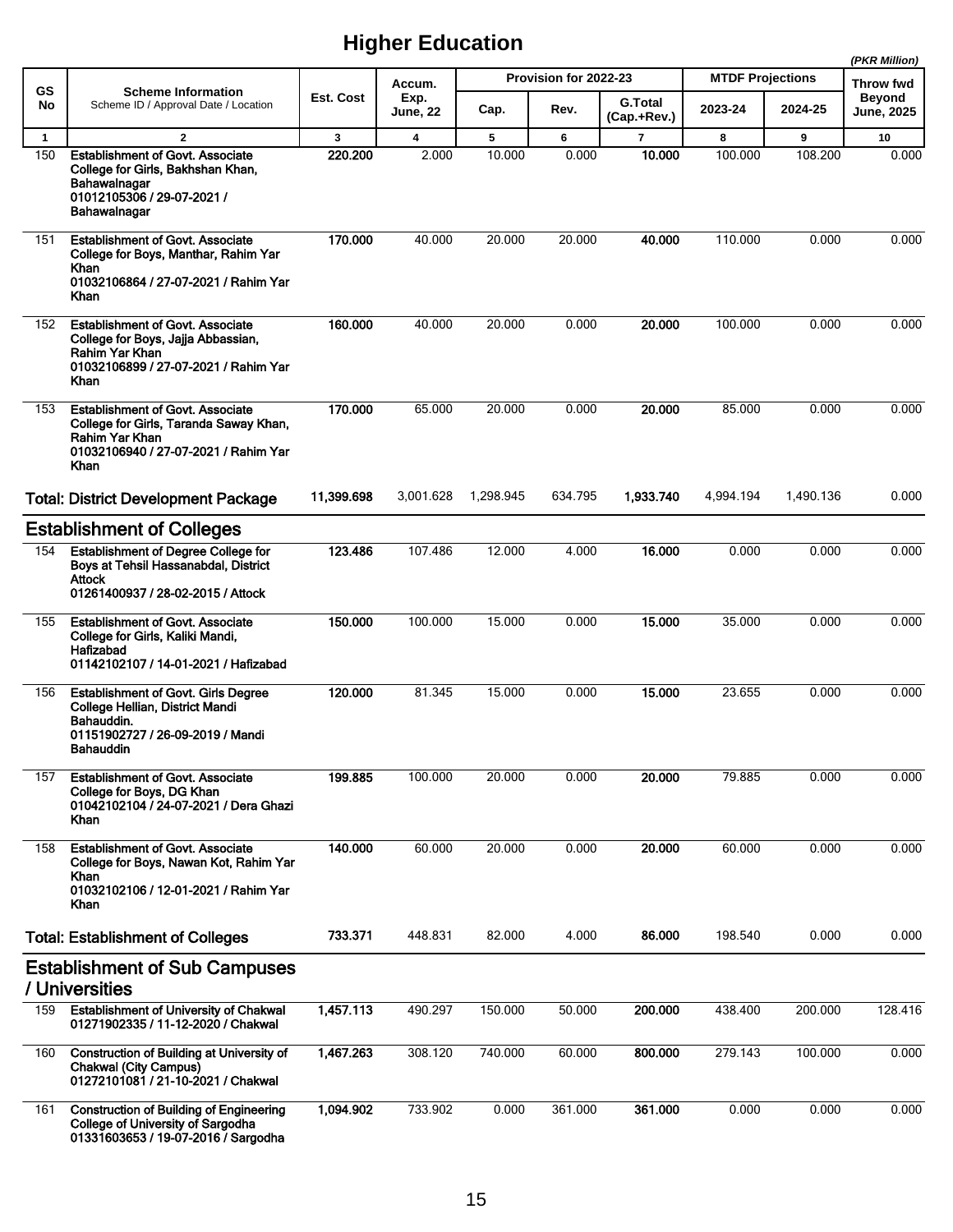|              |                                                                                                                                                                                                                           |            |                         |           |                       |                               |                         |           | (PKR Million)                      |
|--------------|---------------------------------------------------------------------------------------------------------------------------------------------------------------------------------------------------------------------------|------------|-------------------------|-----------|-----------------------|-------------------------------|-------------------------|-----------|------------------------------------|
| GS           | <b>Scheme Information</b>                                                                                                                                                                                                 |            | Accum.                  |           | Provision for 2022-23 |                               | <b>MTDF Projections</b> |           | Throw fwd                          |
| No           | Scheme ID / Approval Date / Location                                                                                                                                                                                      | Est. Cost  | Exp.<br><b>June, 22</b> | Cap.      | Rev.                  | <b>G.Total</b><br>(Cap.+Rev.) | 2023-24                 | 2024-25   | <b>Beyond</b><br><b>June, 2025</b> |
| $\mathbf{1}$ | $\overline{2}$                                                                                                                                                                                                            | 3          | $\overline{\mathbf{4}}$ | 5         | 6                     | $\overline{7}$                | 8                       | 9         | 10                                 |
| 162          | <b>Establishment of Thal University at</b><br>Bhakkar<br>01301902340 / 19-12-2019 / Bhakkar                                                                                                                               | 300.000    | 126.000                 | 153.633   | 20.367                | 174.000                       | 0.000                   | 0.000     | 0.000                              |
| 163          | <b>Establishment of University of Hafizabad</b>                                                                                                                                                                           | 1,110.449  | 65.000                  | 50.000    | 0.000                 | 50.000                        | 360.000                 | 635.449   | 0.000                              |
|              | 01142101765 / 21-10-2021 / Hafizabad                                                                                                                                                                                      |            |                         |           |                       |                               |                         |           |                                    |
| 164          | <b>Construction of Building of Women</b><br>University, Sialkot on acquired piece of<br>land at Sialkot<br>01171603641 / 02-10-2017 / Sialkot                                                                             | 2.072.580  | 1,000.515               | 400.000   | 60.000                | 460.000                       | 612.065                 | 0.000     | 0.000                              |
| 165          | <b>Strengthening of Computer</b><br>Science/Engineering Departments, UET<br>Lahore<br>01192102102 / 28-07-2021 / Lahore                                                                                                   | 295.216    | 3.864                   | 0.000     | 291.352               | 291.352                       | 0.000                   | 0.000     | 0.000                              |
| 166          | <b>Construction of New Girls Hostel at Main</b><br><b>Campus of GC University Lahore</b><br>01192102103 / 20-08-2021 / Lahore                                                                                             | 397.402    | 10.000                  | 0.000     | 150.000               | 150.000                       | 237.402                 | 0.000     | 0.000                              |
| 167          | Sheikh Abdul Hasan Al-Shadhili<br>Research Centre on Sufism, Science &<br>Technology at GCU Kala Shah Kaku<br>01012105120 / 09-08-2021 /<br>Sheikhupura                                                                   | 143.278    | 1.000                   | 0.000     | 22.500                | 22.500                        | 52.278                  | 67.500    | 0.000                              |
| 168          | Baba Gurunanak University Nankana<br>Sahib (Phase-I)<br>01202001259 / 23-02-2021 / Nankana<br>Sahib                                                                                                                       | 2,146.996  | 386.463                 | 300.000   | 0.000                 | 300,000                       | 600.000                 | 860.533   | 0.000                              |
| 169          | <b>Construction of building of Muhammad</b><br>Nawaz Sharif University of Engineering<br>& Technology, Multan<br>01241901790 / 24-04-2020 / Multan                                                                        | 999.964    | 418.332                 | 300.000   | 77.955                | 377.955                       | 203.677                 | 0.000     | 0.000                              |
| 170          | <b>Construction of Building at Women</b><br><b>University Multan</b><br>01242101768 / 24-07-2021 / Multan                                                                                                                 | 192.000    | 77.000                  | 28.750    | 0.000                 | 28.750                        | 49.250                  | 37.000    | 0.000                              |
| 171          | Construction of building of Ghazi<br>University, D.G.Khan<br>01041901793 / 24-12-2019 / Dera Ghazi<br>Khan                                                                                                                | 1,349.257  | 399.716                 | 150.000   | 100.279               | 250.279                       | 699.262                 | 0.000     | 0.000                              |
| 172          | <b>Establishment of Usman Buzdar School</b><br>of State Sciences, Bahawalpur<br>01022101800 / 27-07-2021 /<br><b>Bahawalpur</b>                                                                                           | 236.783    | 20.000                  | 12.500    | 0.000                 | 12.500                        | 204.283                 | 0.000     | 0.000                              |
| 173          | <b>Establishment of Khawaja Farid</b><br>University of Engineering and<br>Information Technology RY Khan<br>(Phase-II)<br>01031901913 / 17-12-2019 / Rahim Yar<br>Khan                                                    | 1,904.538  | 1,898.234               | 0.000     | 6.304                 | 6.304                         | 0.000                   | 0.000     | 0.000                              |
|              | <b>Total: Establishment of Sub Campuses</b><br>/ Universities                                                                                                                                                             | 15,167.741 | 5,938.443               | 2,284.883 | 1,199.757             | 3,484.640                     | 3,735.760               | 1,900.482 | 128.416                            |
|              | <b>Provision of Missing Facilities</b>                                                                                                                                                                                    |            |                         |           |                       |                               |                         |           |                                    |
| 174          | Provision of Missing Facilities in<br><b>Colleges-Construction of 5-Class Rooms</b><br>at Govt Associate College for Boys,<br>Daultala Tehsil Gujar Khan, District<br>Rawalpindi<br>01292154106 / 03-12-2021 / Rawalpindi | 32.994     | 28.269                  | 4.725     | 0.000                 | 4.725                         | 0.000                   | 0.000     | 0.000                              |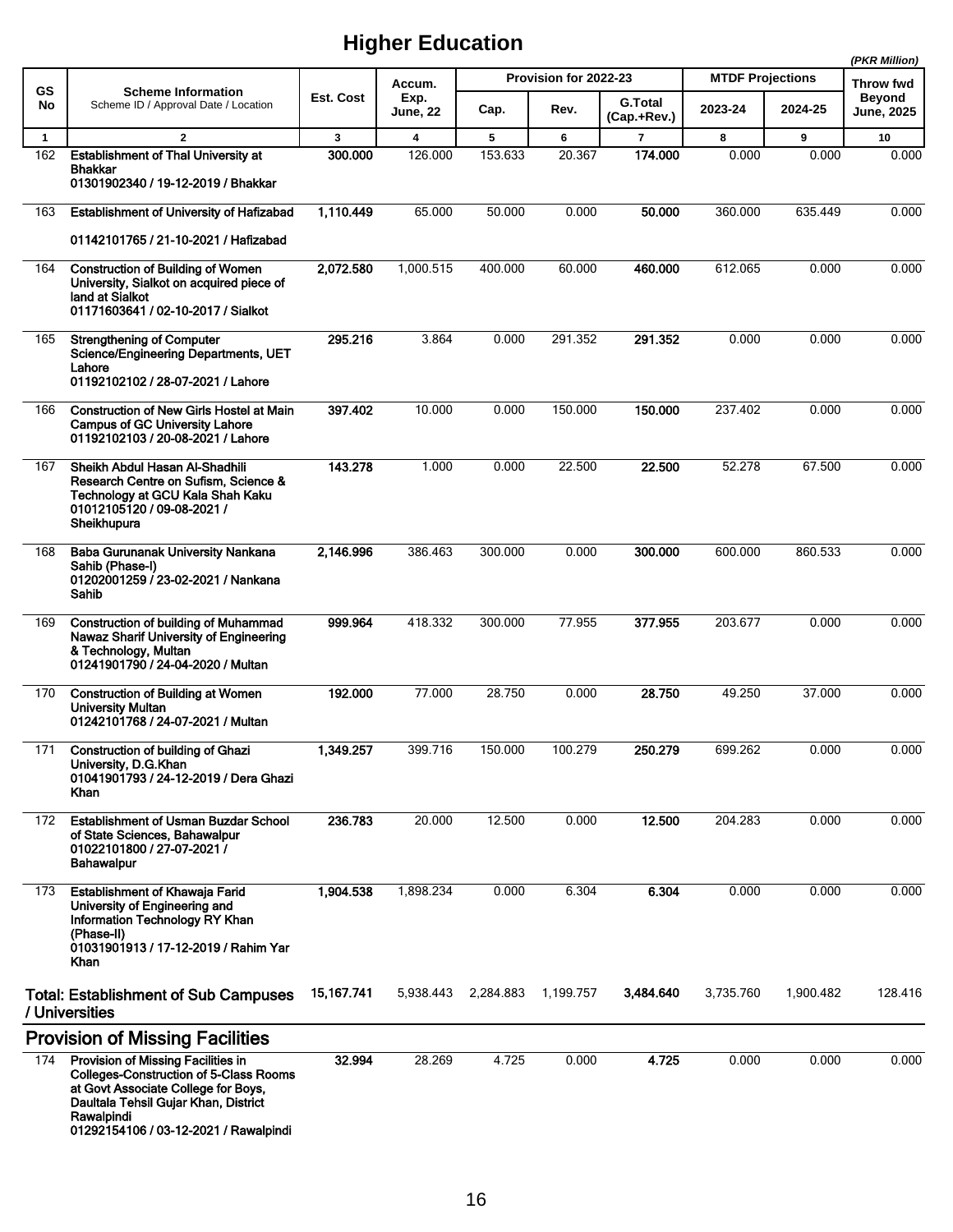|              |                                                                                                                                                                                                         |                  |                         |        |                       |                               |                         |         | (PKR Million)               |
|--------------|---------------------------------------------------------------------------------------------------------------------------------------------------------------------------------------------------------|------------------|-------------------------|--------|-----------------------|-------------------------------|-------------------------|---------|-----------------------------|
| <b>GS</b>    | <b>Scheme Information</b>                                                                                                                                                                               |                  | Accum.                  |        | Provision for 2022-23 |                               | <b>MTDF Projections</b> |         | Throw fwd                   |
| No           | Scheme ID / Approval Date / Location                                                                                                                                                                    | <b>Est. Cost</b> | Exp.<br><b>June, 22</b> | Cap.   | Rev.                  | <b>G.Total</b><br>(Cap.+Rev.) | 2023-24                 | 2024-25 | Beyond<br><b>June, 2025</b> |
| $\mathbf{1}$ | $\mathbf{2}$                                                                                                                                                                                            | $\mathbf{3}$     | 4                       | 5      | 6                     | 7                             | 8                       | 9       | 10                          |
| 175          | Provision of Missing Facilities in<br>Colleges-Construction of 5-Class Rooms<br>at Govt Associate College for Women,<br>Gujar Khan, District Rawalpindi<br>01292154107 / 03-12-2021 / Rawalpindi        | 32.994           | 28.269                  | 4.725  | 0.000                 | 4.725                         | 0.000                   | 0.000   | 0.000                       |
| 176          | Provision of Missing Facilities in<br><b>Colleges-Construction of 5-Class Rooms</b><br>at Govt Associate College for Women.<br>Rehmatabad, District Rawalpindi<br>01292154108 / 03-12-2021 / Rawalpindi | 26.245           | 10.389                  | 15.856 | 0.000                 | 15.856                        | 0.000                   | 0.000   | 0.000                       |
| 177          | Provision of Missing Facilites in Govt.<br>Associate College for Women, Attock<br>01262154363 / 17-12-2021 / Attock                                                                                     | 25.000           | 21.499                  | 3.501  | 0.000                 | 3.501                         | 0.000                   | 0.000   | 0.000                       |
| 178          | Provision of Missing Facilities in Govt<br>Associate College for Boys Sillanwali,<br><b>District Sargodha</b><br>01332154100 / 03-12-2021 / Sargodha                                                    | 19.859           | 6.474                   | 13.385 | 0.000                 | 13.385                        | 0.000                   | 0.000   | 0.000                       |
| 179          | Provision of Missing Facilities in Govt<br><b>Associate College for Boys</b><br>Bhagtanwala, District Sargodha<br>01332154101 / 03-12-2021 / Sargodha                                                   | 19.594           | 6.474                   | 13.120 | 0.000                 | 13.120                        | 0.000                   | 0.000   | 0.000                       |
| 180          | Provision of Missing Facilities in Govt<br>Associate College for Women Farooq<br>Colony, District Sargodha<br>01332154102 / 03-12-2021 / Sargodha                                                       | 19.594           | 6.474                   | 13.120 | 0.000                 | 13.120                        | 0.000                   | 0.000   | 0.000                       |
| 181          | Provision of Missing Facilities in Govt<br>Associate College for Women Bhalwal,<br><b>District Sargodha</b><br>01332154103 / 03-12-2021 / Sargodha                                                      | 19.594           | 6.474                   | 13.120 | 0.000                 | 13.120                        | 0.000                   | 0.000   | 0.000                       |
| 182          | Provision of Missing Facilities in Govt<br><b>Associate College for Women</b><br>Bhagtanwala, District Sargodha<br>01332154104 / 03-12-2021 / Sargodha                                                  | 18.339           | 6.474                   | 11.865 | 0.000                 | 11.865                        | 0.000                   | 0.000   | 0.000                       |
| 183          | Provision of Missing Facilities in Govt<br>Associate College for Women Shahpur<br>Sadar, District Sargodha<br>01332154105 / 03-12-2021 / Sargodha                                                       | 19.594           | 6.474                   | 13.120 | 0.000                 | 13.120                        | 0.000                   | 0.000   | 0.000                       |
| 184          | Construction of 05-Calassrooms Govt<br><b>Associate College for Women</b><br>Jauharabad, District Khushab<br>01312154387 / 30-12-2021 / Khushab                                                         | 21.037           | 6.171                   | 14.866 | 0.000                 | 14.866                        | 0.000                   | 0.000   | 0.000                       |
| 185          | Construction of 05-Calassrooms at Govt<br>Boys Associate College Quaidabad,<br><b>District Khushab</b><br>01312154388 / 30-12-2021 / Khushab                                                            | 21.047           | 6.180                   | 14.867 | 0.000                 | 14.867                        | 0.000                   | 0.000   | 0.000                       |
| 186          | Construction of 04-No. Class rooms at<br>Govt Graduate College, Samanabad,<br>Faisalabad<br>01092154346 / 17-12-2021 / Faisalabad                                                                       | 10.682           | 8.584                   | 2.098  | 0.000                 | 2.098                         | 0.000                   | 0.000   | 0.000                       |
| 187          | Construction of 04-No. Class rooms at<br>Govt Graduate College, Satiana Road<br>Faisalabad<br>01092154347 / 17-12-2021 / Faisalabad                                                                     | 10.162           | 8.322                   | 1.840  | 0.000                 | 1.840                         | 0.000                   | 0.000   | 0.000                       |
| 188          | Construction of 04-No. Class rooms at<br>Govt Graduate College, for women<br>Mandi Chowk Samanabad Faisalabad<br>01092154348 / 17-12-2021 / Faisalabad                                                  | 10.025           | 8.217                   | 1.808  | 0.000                 | 1.808                         | 0.000                   | 0.000   | 0.000                       |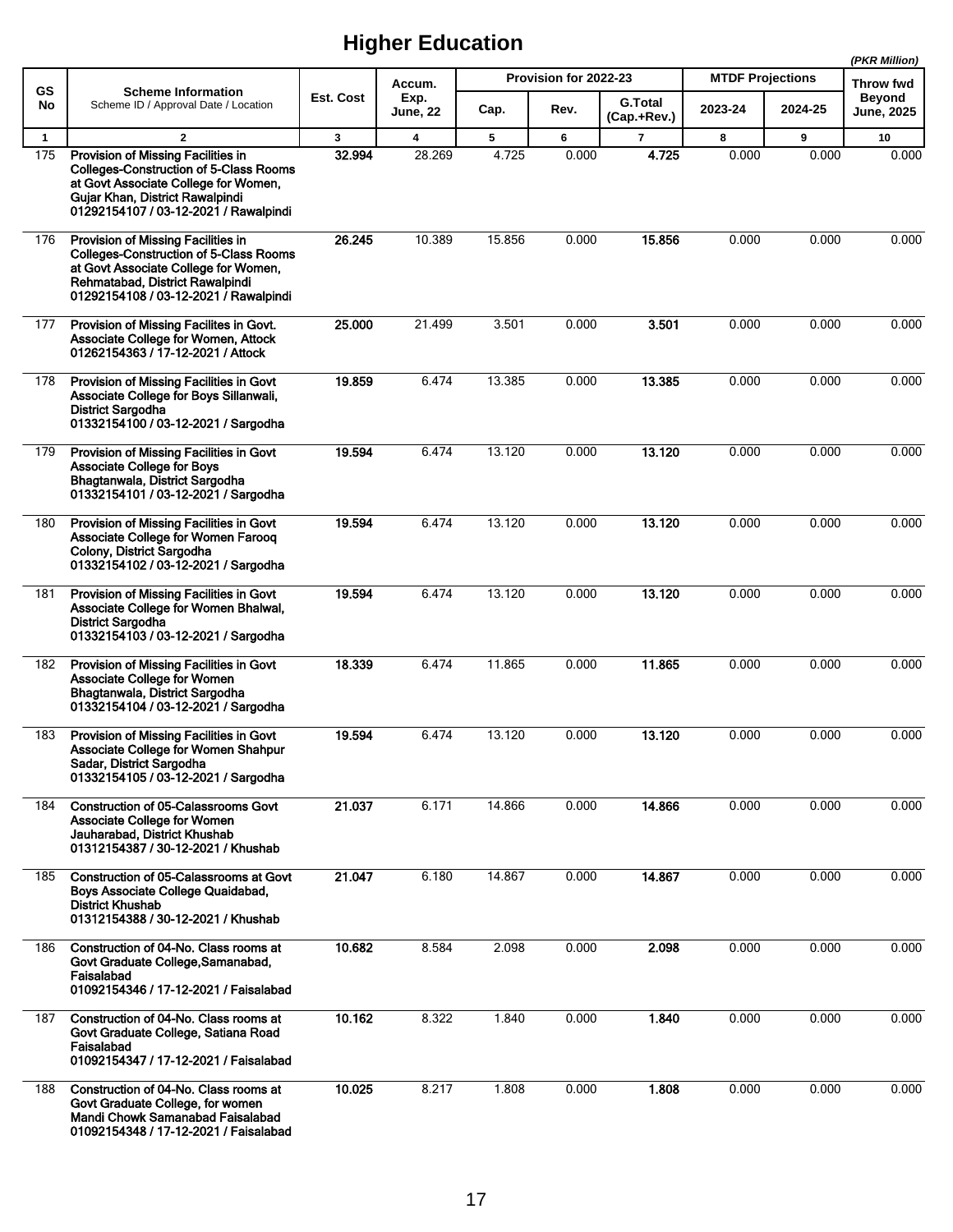|              |                                                                                                                                                                |              |                         |           |                       |                               |                         |           | (PKR Million)                      |
|--------------|----------------------------------------------------------------------------------------------------------------------------------------------------------------|--------------|-------------------------|-----------|-----------------------|-------------------------------|-------------------------|-----------|------------------------------------|
| <b>GS</b>    | <b>Scheme Information</b>                                                                                                                                      |              | Accum.                  |           | Provision for 2022-23 |                               | <b>MTDF Projections</b> |           | <b>Throw fwd</b>                   |
| No           | Scheme ID / Approval Date / Location                                                                                                                           | Est. Cost    | Exp.<br><b>June, 22</b> | Cap.      | Rev.                  | <b>G.Total</b><br>(Cap.+Rev.) | 2023-24                 | 2024-25   | <b>Beyond</b><br><b>June, 2025</b> |
| $\mathbf{1}$ | $\overline{2}$                                                                                                                                                 | $\mathbf{3}$ | $\overline{\mathbf{4}}$ | 5         | 6                     | $\overline{7}$                | 8                       | 9         | 10                                 |
| 189          | Construction of 04-No. Class rooms at<br>Govt Graduate College, for women<br>, Peoples Colony No.02, Faisalabad<br>01092154349 / 17-12-2021 / Faisalabad       | 10.956       | 5.000                   | 5.956     | 0.000                 | 5.956                         | 0.000                   | 0.000     | 0.000                              |
| 190          | Construction of 04-No. Class rooms at<br>Govt Graduate College, Women 122/JB<br>Sargidha Road Faisalabad<br>01092154350 / 17-12-2021 / Faisalabad              | 10.162       | 8.322                   | 1.840     | 0.000                 | 1.840                         | 0.000                   | 0.000     | 0.000                              |
| 191          | Construction of 04-No. Class rooms at<br>Govt Girls Degree College Dijkot,<br>Faisalabad<br>01092154351 / 17-12-2021 / Faisalabad                              | 10.548       | 8.646                   | 1.902     | 0.000                 | 1.902                         | 0.000                   | 0.000     | 0.000                              |
| 192          | Construction of 04-No.Class Rooms at<br>Goct Graduate College for Women<br>Samundari, Disrict Faisalabad<br>01092154352 / 17-12-2021 / Faisalabad              | 11.022       | 5.000                   | 6.020     | 0.000                 | 6.020                         | 0.000                   | 0.000     | 0.000                              |
| 193          | Provision of Facilities for BS-4 Years<br>Program: Govt. Graduate College<br><b>Satellite Town Jhang</b><br>01102154083 / 18-10-2021 / Jhang                   | 12.180       | 10.985                  | 1.195     | 0.000                 | 1.195                         | 0.000                   | 0.000     | 0.000                              |
| 194          | Provision of Facilities for BS-4 Years<br>Program: Govt. Graduate College Tehsil<br>18-Hazari, District Jhang<br>01102154084 / 18-10-2021 / Jhang              | 12.223       | 11.000                  | 1.223     | 0.000                 | 1.223                         | 0.000                   | 0.000     | 0.000                              |
| 195          | Provision of Facilities for BS-4 Years<br>Program: Govt. Graduate College Garh<br>Maharaja, Tehsil AP Sial, District Jhang<br>01102154085 / 18-10-2021 / Jhang | 12.223       | 11.000                  | 1.223     | 0.000                 | 1.223                         | 0.000                   | 0.000     | 0.000                              |
| 196          | <b>Provision of Facilities for BS-4 Years</b><br>Program: Govt. Graduate College<br><b>Shorkot City, District Jhang</b><br>01102154086 / 18-10-2021 / Jhang    | 12.223       | 7.000                   | 1.305     | 0.000                 | 1.305                         | 3.918                   | 0.000     | 0.000                              |
| 197          | Construction of BS Block in Govt. PG<br>College for Women Satellite Town,<br>Gujranwala<br>01121901785 / 30-09-2019 / Guiranwala                               | 160.000      | 155.000                 | 5.000     | 0.000                 | 5.000                         | 0.000                   | 0.000     | 0.000                              |
| 198          | Provision of Missing Facilities at Govt.<br>Degree College for Women, Gulberg<br>Lahore<br>01191901892 / 12-10-2019 / Lahore                                   | 72.946       | 69.946                  | 3.000     | 0.000                 | 3.000                         | 0.000                   | 0.000     | 0.000                              |
| 199          | Provision of Missing Facilities at Govt.<br>Degree College for Women, Wapda<br>Town, Lahore<br>01191902444 / 29-10-2019 / Lahore                               | 76.689       | 60.689                  | 16.000    | 0.000                 | 16.000                        | 0.000                   | 0.000     | 0.000                              |
| 200          | Provision of Additional Facilities in GDC<br>for Boys, Muridke, Sheikhupura<br>01212108051 / 15-07-2021 /<br>Sheikhupura                                       | 59.353       | 10.000                  | 39.353    | 10.000                | 49.353                        | 0.000                   | 0.000     | 0.000                              |
| 201          | Provision of funds for Women Degree<br>College at Karam Pur District Vehari<br>01252154086 / 07-10-2021 / Vehari                                               | 12.950       | 0.000                   | 12.950    | 0.000                 | 12.950                        | 0.000                   | 0.000     | 0.000                              |
|              | <b>Total: Provision of Missing Facilities</b>                                                                                                                  | 780.235      | 527.332                 | 238.983   | 10.000                | 248.983                       | 3.918                   | 0.000     | 0.000                              |
|              | <b>Total: ON-GOING SCHEMES</b>                                                                                                                                 | 28,935.155   | 10,069.524              | 4,104.811 | 1,992.352             | 6,097.163                     | 9,289.432               | 3,390.618 | 128.416                            |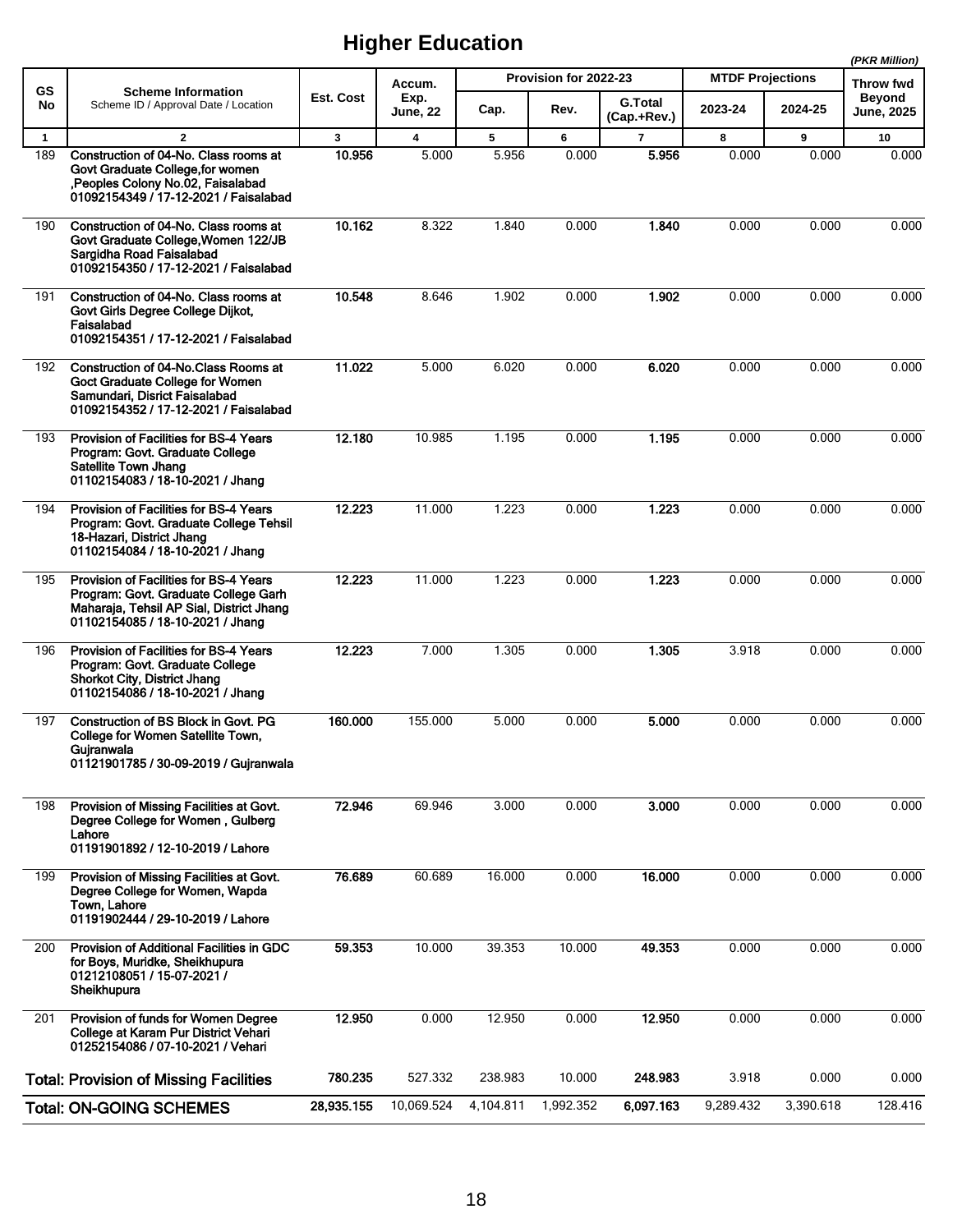|              |                                                                                                                                                                                                                                                                                                                                                                                                                                                                                                                                                                                                |              |                  |         |                       |                               |                         |         | (PKR Million)               |
|--------------|------------------------------------------------------------------------------------------------------------------------------------------------------------------------------------------------------------------------------------------------------------------------------------------------------------------------------------------------------------------------------------------------------------------------------------------------------------------------------------------------------------------------------------------------------------------------------------------------|--------------|------------------|---------|-----------------------|-------------------------------|-------------------------|---------|-----------------------------|
| GS           | <b>Scheme Information</b>                                                                                                                                                                                                                                                                                                                                                                                                                                                                                                                                                                      |              | Accum.           |         | Provision for 2022-23 |                               | <b>MTDF Projections</b> |         | Throw fwd                   |
| No           | Scheme ID / Approval Date / Location                                                                                                                                                                                                                                                                                                                                                                                                                                                                                                                                                           | Est. Cost    | Exp.<br>June, 22 | Cap.    | Rev.                  | <b>G.Total</b><br>(Cap.+Rev.) | 2023-24                 | 2024-25 | Beyond<br><b>June, 2025</b> |
| $\mathbf{1}$ | $\overline{2}$                                                                                                                                                                                                                                                                                                                                                                                                                                                                                                                                                                                 | $\mathbf{3}$ | 4                | 5       | 6                     | $\overline{7}$                | 8                       | 9       | 10                          |
|              | <b>NEW SCHEMES</b>                                                                                                                                                                                                                                                                                                                                                                                                                                                                                                                                                                             |              |                  |         |                       |                               |                         |         |                             |
| Regular      |                                                                                                                                                                                                                                                                                                                                                                                                                                                                                                                                                                                                |              |                  |         |                       |                               |                         |         |                             |
| 202          | Provision of Funds for Clearance of<br><b>Liabilities &amp; Court Cases</b><br>01372201129 / Un-Approved / Punjab                                                                                                                                                                                                                                                                                                                                                                                                                                                                              | 126.623      | 0.000            | 126.623 | 0.000                 | 126.623                       | 0.000                   | 0.000   | 0.000                       |
| 203          | Provision of Funds for Security Cover to<br>Colleges (boundary wall, rezor wire,<br>repair of wall, security cameras, gate)<br>01372202169 / Un-Approved /<br>Attock, Bahawalnagar, Bahawalpur, Bhakk<br>ar, Chakwal, Chiniot, Dera Ghazi<br>Khan, Faisalabad, Gujranwala, Gujrat, Hafi<br>zabad, Jhang, Jhelum, Kasur, Khanewal, K<br>hushab, Lahore, Layyah, Lodhran, Mandi<br>Bahauddin, Mianwali, Multan, Muzaffargar<br>h.Nankana<br>Sahib, Narowal, Okara, Pakpattan, Rahim<br>Yar<br>Khan, Rajanpur, Rawalpindi, Sahiwal, Sarg<br>odha, Sheikhupura, Sialkot, Toba Tek<br>Singh, Vehari | 400.000      | 0.000            | 400.000 | 0.000                 | 400.000                       | 0.000                   | 0.000   | 0.000                       |
| 204          | <b>Provision of Laptops</b><br>01372202840 / Un-Approved / Punjab                                                                                                                                                                                                                                                                                                                                                                                                                                                                                                                              | 1,500.000    | 0.000            | 0.000   | 1,500.000             | 1,500.000                     | 0.000                   | 0.000   | 0.000                       |
|              | <b>Total: Regular</b>                                                                                                                                                                                                                                                                                                                                                                                                                                                                                                                                                                          | 2,026.623    | 0.000            | 526.623 | 1,500.000             | 2,026.623                     | 0.000                   | 0.000   | 0.000                       |
|              | <b>Establishment of Colleges</b>                                                                                                                                                                                                                                                                                                                                                                                                                                                                                                                                                               |              |                  |         |                       |                               |                         |         |                             |
| 205          | <b>Establishment of Govt. Associate</b><br>College for Girls, Kountrila Tehsil Gujar<br>Khan, Rawalpindi<br>01292202340 / Un-Approved /<br>Rawalpindi                                                                                                                                                                                                                                                                                                                                                                                                                                          | 160.000      | 0.000            | 40.000  | 0.000                 | 40.000                        | 60.000                  | 60.000  | 0.000                       |
| 206          | <b>Establishment of Girls College including</b><br>Spots Complex in Tehsil Gujar Khan<br>01292202925 / Un-Approved /<br>Rawalpindi                                                                                                                                                                                                                                                                                                                                                                                                                                                             | 270.000      | 0.000            | 40.000  | 0.000                 | 40.000                        | 230.000                 | 0.000   | 0.000                       |
| 207          | <b>Establishment of Govt Associate College</b><br>for Girls at Basti Kath Miana, Tehsil<br>Darya Khan, District Bhakkar<br>01302202835 / Un-Approved / Bhakkar                                                                                                                                                                                                                                                                                                                                                                                                                                 | 281.000      | 0.000            | 45.000  | 0.000                 | 45.000                        | 150.000                 | 86.000  | 0.000                       |
| 208          | Construction of Auditorium /<br>Multipurpose Hall at Government<br>Graduate College for Women Jhang City<br>01102202827 / Un-Approved / Jhang                                                                                                                                                                                                                                                                                                                                                                                                                                                  | 75.000       | 0.000            | 40.000  | 0.000                 | 40.000                        | 35.000                  | 0.000   | 0.000                       |
| 209          | <b>Establishment of Govt. Associate</b><br>College for Girls at Nawan Lahore,<br>Tehsil Gojra, District Toba Tek Singh<br>01112202342 / Un-Approved / Toba Tek<br>Singh                                                                                                                                                                                                                                                                                                                                                                                                                        | 160.000      | 0.000            | 40.000  | 0.000                 | 40.000                        | 60.000                  | 60.000  | 0.000                       |
| 210          | <b>Establishment of Govt Associate College</b><br>for Girls, Chaillianwala, M.B Din<br>01152202343 / Un-Approved / Mandi<br>Bahauddin                                                                                                                                                                                                                                                                                                                                                                                                                                                          | 160.000      | 0.000            | 40.000  | 0.000                 | 40.000                        | 60.000                  | 60.000  | 0.000                       |
| 211          | <b>Establishment of Government Associate</b><br>College for Girls, Qila Ahmadabad Tehsi<br>and District Narrowal<br>01162202893 / Un-Approved / Narowal                                                                                                                                                                                                                                                                                                                                                                                                                                        | 170.000      | 0.000            | 40.000  | 0.000                 | 40.000                        | 130.000                 | 0.000   | 0.000                       |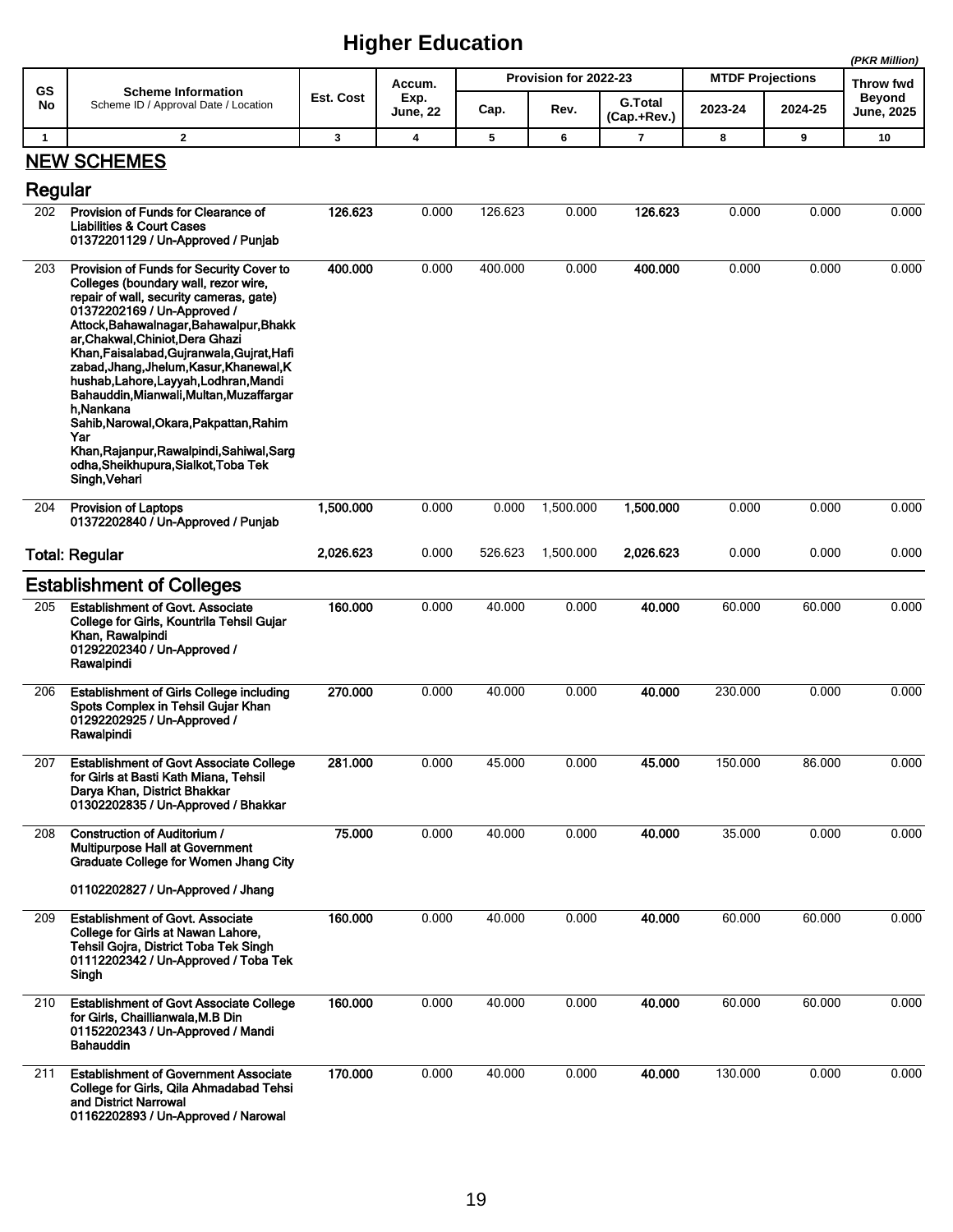|              |                                                                                                                                                                                                  |           |                                   |                       |       |                               |                         | (PKR Million) |                             |
|--------------|--------------------------------------------------------------------------------------------------------------------------------------------------------------------------------------------------|-----------|-----------------------------------|-----------------------|-------|-------------------------------|-------------------------|---------------|-----------------------------|
| GS<br>No     | <b>Scheme Information</b><br>Scheme ID / Approval Date / Location                                                                                                                                | Est. Cost | Accum.<br>Exp.<br><b>June, 22</b> | Provision for 2022-23 |       |                               | <b>MTDF Projections</b> |               | Throw fwd                   |
|              |                                                                                                                                                                                                  |           |                                   | Cap.                  | Rev.  | <b>G.Total</b><br>(Cap.+Rev.) | 2023-24                 | 2024-25       | <b>Beyond</b><br>June, 2025 |
| $\mathbf{1}$ | $\mathbf{2}$                                                                                                                                                                                     | 3         | $\overline{\mathbf{4}}$           | 5                     | 6     | $\overline{7}$                | 8                       | 9             | 10                          |
| 212          | Establishment of Associate College for<br>Boys, Waburton, District Nankana Sahib<br>01202202174 / Un-Approved / Nankana<br>Sahib                                                                 | 160.000   | 0.000                             | 40.000                | 0.000 | 40.000                        | 60.000                  | 60.000        | 0.000                       |
| 213          | <b>Establishment of Associate College for</b><br>Girls, Mandi Ahmedabad, Depalpur<br>Okara<br>01342201845 / Un-Approved / Okara                                                                  | 160.000   | 0.000                             | 40.000                | 0.000 | 40.000                        | 60.000                  | 60.000        | 0.000                       |
| 214          | <b>Establishment of Govt. Associate</b><br>College for Girls Daha Khairpur,<br>Bahawalpur<br>01022202341 / Un-Approved /<br>Bahawalpur                                                           | 160.000   | 0.000                             | 40.000                | 0.000 | 40.000                        | 60.000                  | 60.000        | 0.000                       |
| 215          | <b>Establishment of Govt. Associate</b><br>College for Girls Maroot, Bahawalpnagar<br>01012202339 / Un-Approved /<br>Bahawalnagar                                                                | 160.000   | 0.000                             | 40.000                | 0.000 | 40.000                        | 60.000                  | 60.000        | 0.000                       |
| 216          | <b>Construction of New Building Govt</b><br>Associate for Boys, UC Nawazabad,<br>Tehsil Sadiqabad, District R.Y. Khan<br>01032202838 / Un-Approved / Rahim<br>Yar Khan                           | 200.000   | 0.000                             | 30.000                | 0.000 | 30.000                        | 100.000                 | 70.000        | 0.000                       |
| 217          | <b>Const of New Building for Govt</b><br>Associate College, Jamal Din Wali for<br>Boys, Tehsil Sadiqabad, District R.Y.<br>Khasn<br>01032202839 / Un-Approved / Rahim<br>Yar Khan                | 200.000   | 0.000                             | 30.000                | 0.000 | 30.000                        | 100.000                 | 70.000        | 0.000                       |
|              | <b>Total: Establishment of Colleges</b>                                                                                                                                                          | 2,316.000 | 0.000                             | 505.000               | 0.000 | 505.000                       | 1,165.000               | 646.000       | 0.000                       |
|              | <b>Establishment of Sub Campuses</b><br>/ Universities                                                                                                                                           |           |                                   |                       |       |                               |                         |               |                             |
| 218          | <b>Establishment of Campus of Punjab</b><br>University in Daska City<br>01172201793 / Un-Approved / Sialkot                                                                                      | 1.000.000 | 0.000                             | 150.000               | 0.000 | 150,000                       | 400.000                 | 450.000       | 0.000                       |
| 219          | Acquisition of Land for Establishment of<br>Dr. Ashfaq Ahmad Khan National Center<br>in Basic Sciences at University of<br><b>Narowal</b><br>01162202168 / Un-Approved / Narowal                 | 400.000   | 0.000                             | 400.000               | 0.000 | 400.000                       | 0.000                   | 0.000         | 0.000                       |
| 220          | Development of Facility for Computer<br>based entry test and online classes at<br><b>UET, Lahore</b><br>01192201385 / Un-Approved / Lahore                                                       | 385.985   | 0.000                             | 50.000                | 0.000 | 50.000                        | 150.000                 | 185.985       | 0.000                       |
| 221          | <b>Establishment of Waris Shah University</b><br>at Sheikhupura<br>01212202861 / Un-Approved /<br>Sheikhupura                                                                                    | 2.000.000 | 0.000                             | 5.000                 | 0.000 | 5.000                         | 1,000.000               | 995.000       | 0.000                       |
| 222          | <b>Establishment of University of Chunian,</b><br><b>District Kasur</b><br>01182202867 / Un-Approved / Kasur                                                                                     | 2,000.000 | 0.000                             | 5.000                 | 0.000 | 5.000                         | 1,500.000               | 495.000       | 0.000                       |
| 223          | <b>Construction of Boundary Wall, Security</b><br><b>Block along with External Development</b><br>at Bahauddin Zakariya University, Sub-<br>Campus, Vehari<br>01252201844 / Un-Approved / Vehari | 83.660    | 0.000                             | 22.214                | 0.000 | 22.214                        | 61.446                  | 0.000         | 0.000                       |